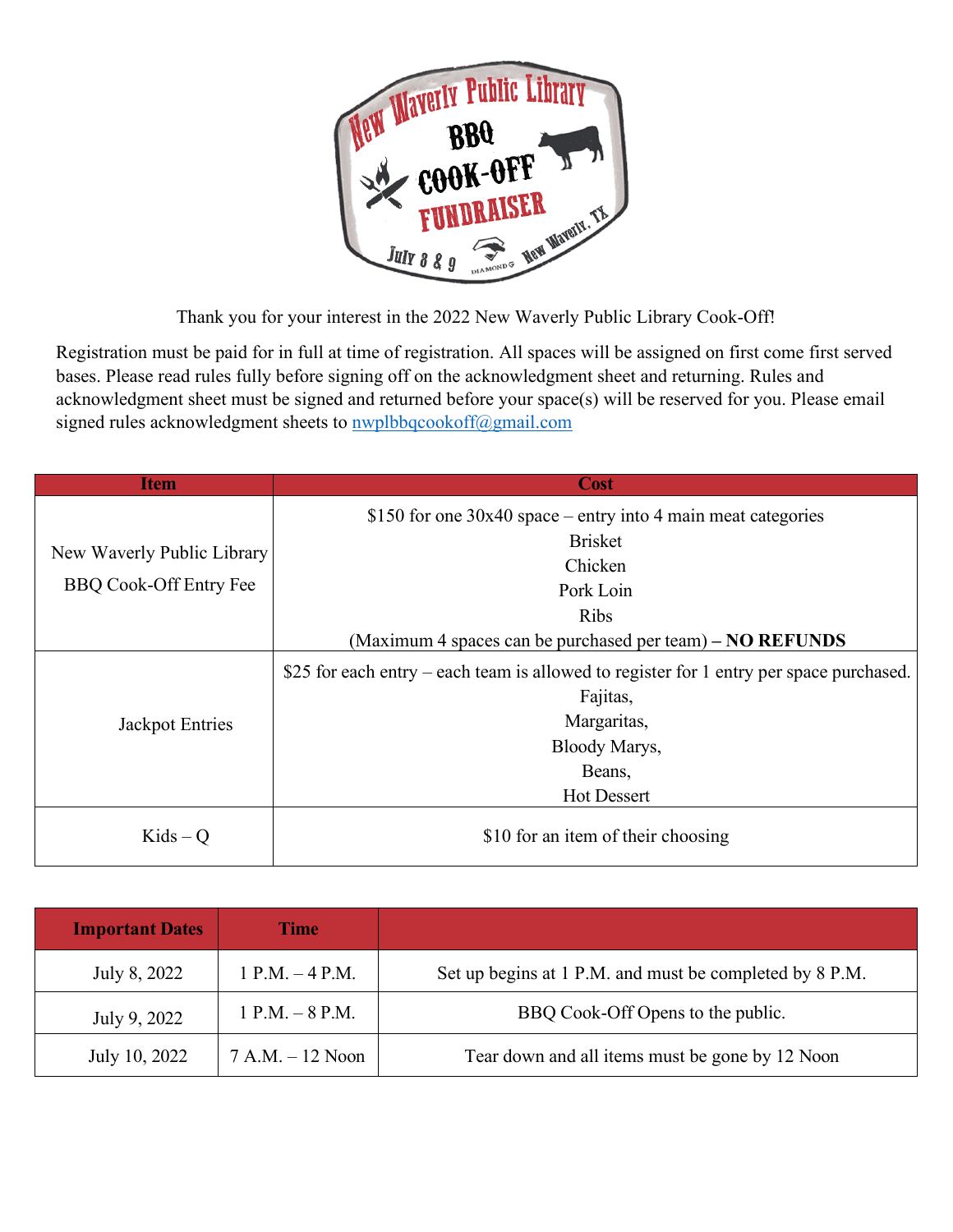## GENERAL RULES AND REGULATIONS:

1. The BBQ Contest will be held at the Diamond G Venue, 84 Stewart Rd, New Waverly, TX 77358.

2. Applications will be available online at [http://www.newwaverlypubliclibrary.org](http://www.newwaverlypubliclibrary.org/) .

3. Head Cook must sign the 2022 Release of Liability to be turned in prior to entering the grounds for the event. This release of liability will be the release of liability for the entire cook team and it's members.

4. The New Waverly Public Library BBQ Cook-Off Committee reserves the right to relocate any team for the betterment of the event.

5. The New Waverly Public Library BBQ Cook-off Committee will not be responsible for theft or damage.

6. The New Waverly Public Library BBQ Cook-off Committee reserve the right to make any or additional changes to the rules and regulations, at any time and without notice.

7. Decisions of the New Waverly Public Library BBQ Cook-off Judges are FINAL.

8. Those attending or participating in the New Waverly Public Library BBQ Cook-off are required to wear appropriate clothing at all times. (No one will be allowed without shoes or shirts.)

9. The New Waverly Public Library BBQ Cook-off Committee reserve the right to refuse to rent cook-off space to any team or head cook.

10. NO team is allowed to give their Cook Space(s) to another Person or Cook Team without consent from the New Waverly Public Library BBQ Cook-off.

11. The Violation of any Rules and Regulations in this document are grounds for immediate expulsion with no guarantee to be allowed back.

12. The New Waverly Public Library BBQ Cook-off Committee members will, at all times, have free access to the contestant's area.

13. Animals of any kind will not be permitted in designated food preparation areas. Animals must be contained by being crated, caged, or on a leash at ALL times.

## COOKER RULES AND COOKER PARKING:

1. A team consists of a head cook and four (4) assistants with a unique team name. Names may not be offensive and are subject to approval. No team (or team member, including head cook) can cook on more than one team during the competition.

2. The head cook of the team must be physically present and available to the contest management team if called upon.

3. Each space purchased will allow a team to enter the four main meat (chicken, ribs, pork, and brisket) competitions and allow the team to purchase entry for the jackpot competitions. 1 entry per space purchased/per team. Each entering team must have its own team name, head cook, and pit. Teams are not allowed to share cooking equipment.

4. Up to three (3) additional spaces per team (a maximum of 4 spaces per team allowed) can be purchased and will be awarded if available. NO EXCEPTIONS. Each additional space grants entry for an additional cook team to enter the competition, but each additional team must also have their own team name, head cook, cook team and pit. There can be no more than one team per space.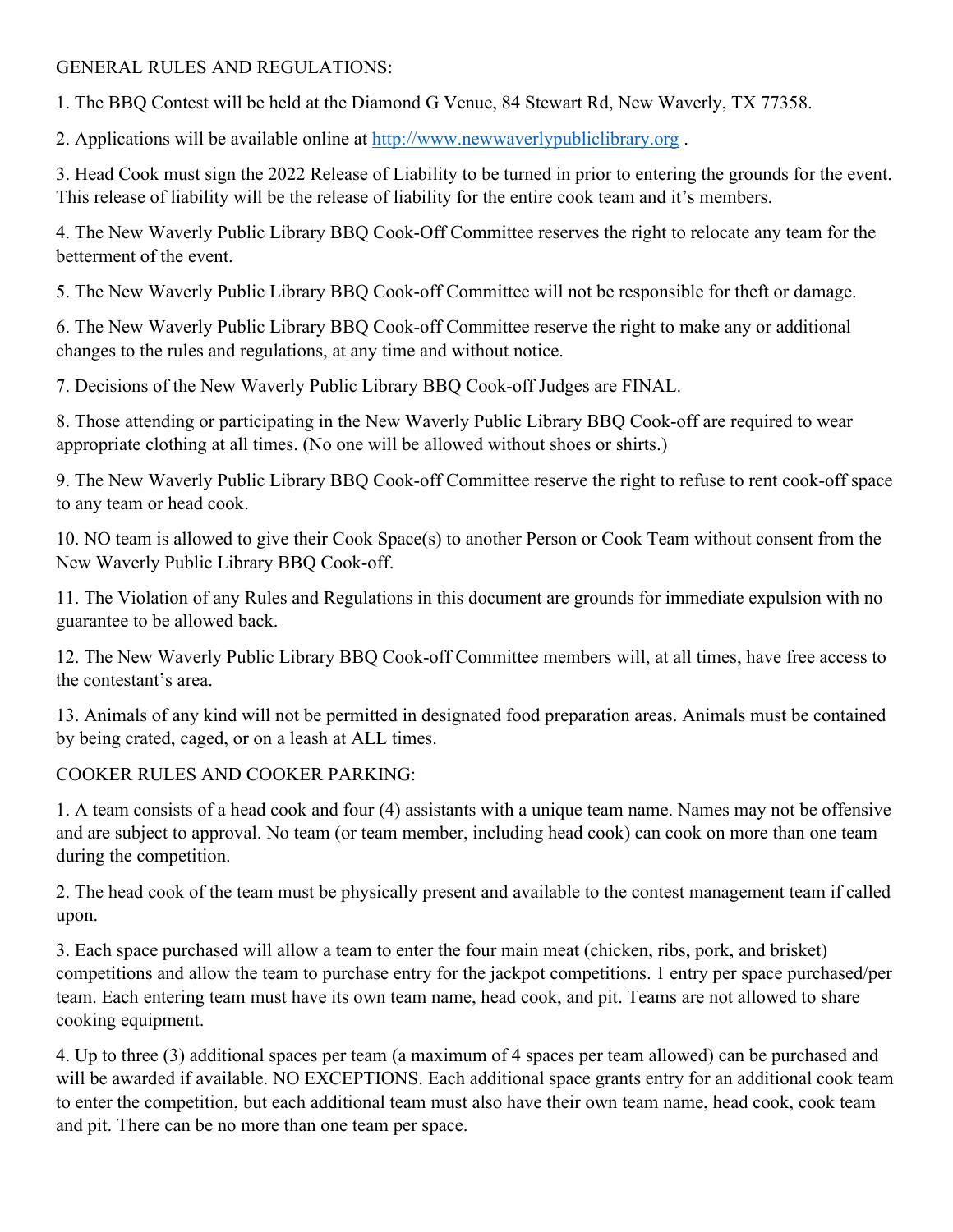5. No vehicle will be allowed to enter, or leave, the contest area after 8 PM on Friday, July 8th, till the end of the BBQ Cook-off at 8:00 PM Saturday, July 9th.

6. Each cooking team will receive five (5) wristbands – one (1) for head cook and one (1) for other 4 cookers. These wristbands MUST be worn to come and go from the cook-off area. Please note these will need to be on to take your entry to the judging area at the pavilion.

7. Additional spectator wristbands can be purchased at the time of registration and will be in your cookers packet upon arrival. Please check your packet prior to pulling away from check-in, "missing" wristbands will not be replaced unless you notice them, and tell those volunteers, at check-in – during check-in.

8. Contestants must supply needed equipment and supplies.

#### SPACE RULES:

1. Each cooking space is approximately 30'x40'. EASEMENTS ARE NOT OFFERED FOR SALE and cannot be encroached on.

2. All team items must be gone from the cook-off area by Sunday at noon.

3. All items in your space need to be secured.

4. Water is available on site (near barn) but there are no hoses provided to use across the grounds.

5. Props, trailers, and motor homes, etc. or any other part of cook team equipment must not exceed the boundaries of the assigned space. Easements are not to be used. Safety access is needed during the event. Teams should be prepared for inclement weather.

6. Holes or dug pits are not permitted.

7. Damage to any utilities will be the responsibility of the cook team, to be billed by New Waverly Public Library Cook-Off.

8. Metal pans must be provided under the opening of the firebox to prevent damaging the grounds, and/or catching the grass on fire.

9. No electricity will be provided on the grounds. All generators must be grounded at all times.

10. The New Waverly Public Library Cook-Off Committee will not refuel generators.

11. Teams with air conditioning must furnish their own drain line. Under no circumstance may drain water be drained into adjoining cooking spaces or easements.

12. Cook teams should plan on moving in and out without the assistance from the New Waverly Public Library Cook-Off Committee/Volunteers.

13. Each cook space is responsible for fully cleaning their area, during the cook-off and after the cook-off. Trash receptacles, plus trash bags, will be available at the check-in gate, until they have all been handed out. Trash pickup will be provided for bags placed in front of your space by 8AM on Saturday – NO FREE LIQUID is allowed in trash bags.

14. It is the responsibility of the cook team to be certain their area is in the condition in which they found it, upon leaving. If any team leaves items (equipment, tents, trash, etc) behind after Sunday, July 10th, they will be charged a cleaning fee (minimum of \$150). Cook teams will not be allowed to participate in future cook-offs until this fee has been paid and upon approval of the New Waverly Public Library Cook-Off Committee.

15. The New Waverly Public Library Cook-Off Committee is not responsible for items left behind.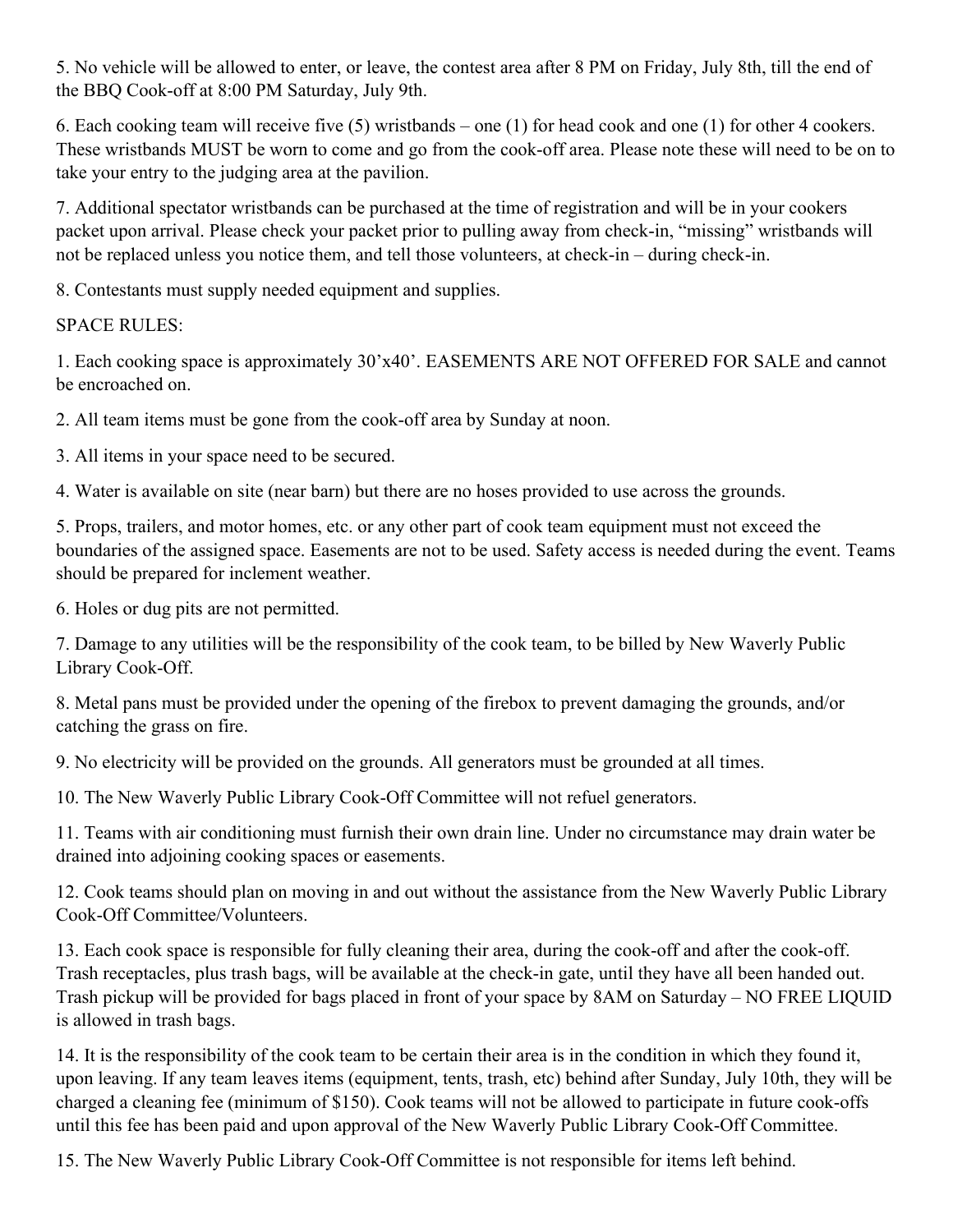## BEHAVIOR, CONDUCT AND ENTERTAINMENT (BANDS)

1. The head cook is responsible for the conduct of their team members and guest.

2. Excessive use of alcoholic beverages may be grounds for disqualification.

3. NO ONE UNDER 21 YEARS OF AGE SHALL BE SERVED OR ALLOWED TO CONSUME ALCOHOLIC BEVERAGES ON THE GROUNDS. Each team must monitor its own area as it pertains to minors.

4. Each cook team must comply with all laws pertaining to the serving and consumption of alcoholic beverages.

5. Teams may not distribute alcoholic beverages of any nature (e.g. Jell-O shots, etc.) outside their physical boundaries.

6. Due to TABC regulations, teams may not take alcoholic beverages (e.g. coolers or ice chests) outside their physical boundaries. This includes, but is not limited to, the awards ceremony.

7.Teams may not charge for alcoholic beverages, including "mandatory donations or tips."

8.Teams may not sell tickets to be redeemed for beverages, either prior to or during the event. This includes sales of tickets on websites and social media platforms.

9. Teams may not charge entry into their area. Charging a "cover charge" to get into a team space is prohibited.

10. Any cook team having inappropriate music, entertainment, contests, etc. may be asked to leave the contest area immediately.

11. Excessively loud music, horns, air horns, etc. are strictly prohibited.

12. Security officers and committee personnel will be permitted to all areas of the Cook-Off, including all Cook-Off team tents, etc., and will have authority to handle matters in accordance with the law.

13. NO LEWD OR INAPPROPRIATE ACTS will be tolerated. Any cooks, guests, staff, etc. participating in or allowing inappropriate activities in their assigned spaces will be disqualified from the Cook-Off, the cooker's event will be shut down, and the team involved will be removed from the premises immediately and not allowed to participate in future New Waverly Public Library Cook-Offs.

14. Under no circumstances will any contestant, or member of the public, be allowed to bring onto the grounds: golf carts; motor vehicles; carts; bicycles; roller skates; skate boards; scooters; motorized coolers, or any type of transportation, with the exception of wheelchairs for handicapped individuals Use of any of the abovementioned items would justify cook team disqualification.

15. No smoking in enclosed spaces is allowed.

16. Cook teams are NOT PERMITTED to charge for entry into their assigned space(s) during the cook-off.

17. Cook teams are NOT PERMITTED to sell any items (alcohol, goods, or food) during the cook-off, without permission of the New Waverly Public Library Cook-Off Committee.

18. Friday or Saturday Nights, all music MUST END at 12:00 AM. A security officer will determine excessive noise and any request made to teams for noise to be shut down or turned down must be obeyed. If an officer has to ask a team more than a couple of times, the team may be shut down for the evening.

SAFETY/HEALTH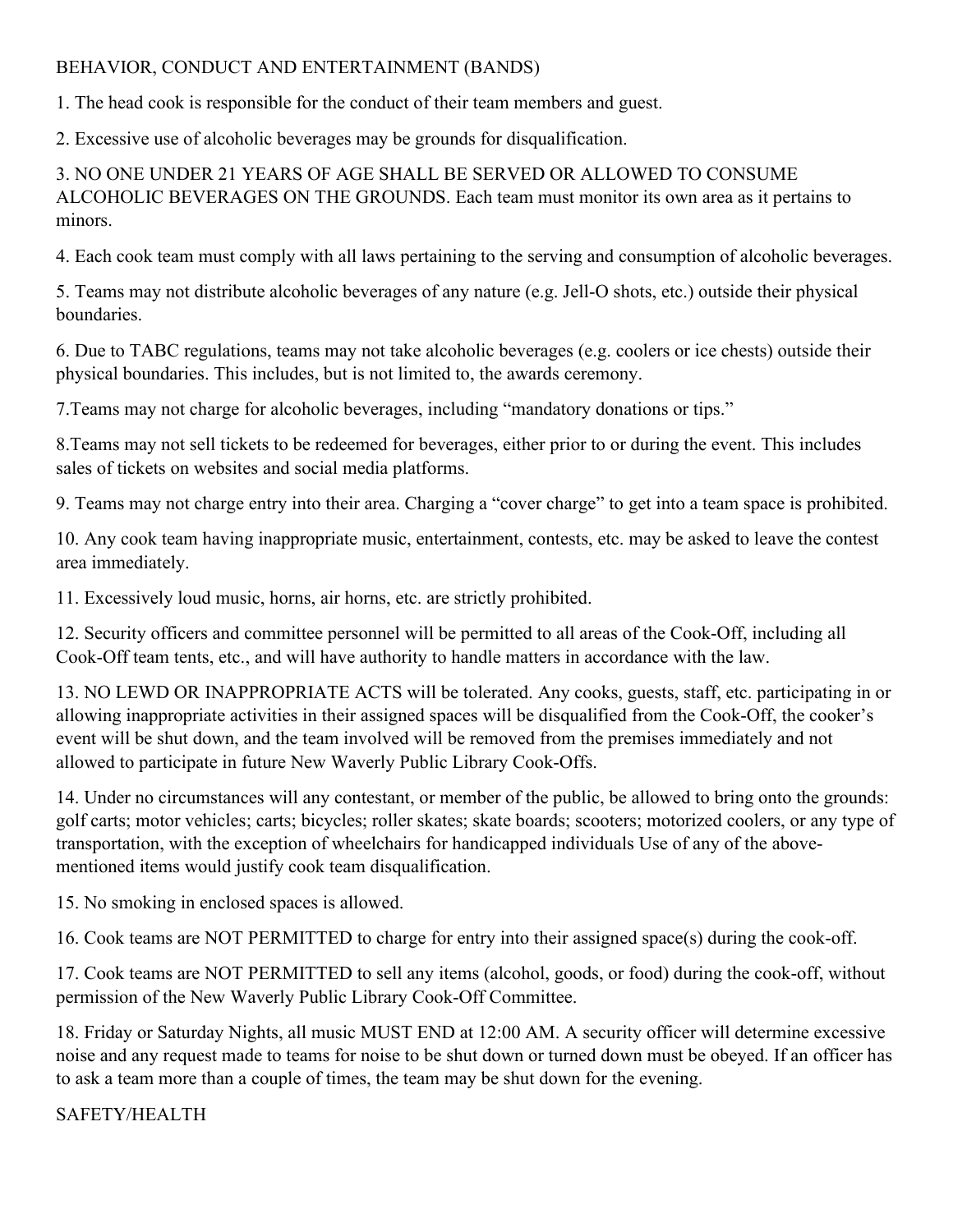1. Portable fire extinguishers must be present for the type of fire or oil being used per 30 X 40 per space, in full view.

2. Smoking tobacco is not permitted in food serving area.

3. Hay bales are not permitted inside or outside your tent areas.

4. Ash containers must be used.

5. A cover is required over all open food preparation areas and all food must be covered.

6. Keep cold food stored on ice or refrigerated at all times. The food must be maintained at 45 degrees Fahrenheit.

7. Heated food should be maintained at 140 degrees Fahrenheit.

8. Three containers of water must be utilized at all times, one gallon minimum each: • First Bucket – Soap and water for washing, unless sink and running water are available and useable • Second Bucket – Clean water for rinsing, unless a sink and water are available and useable • Third Bucket – One cap of bleach per gallon of water for sanitizing

9. All generators must be grounded at all times

10. No glass bottles are allowed (THIS MEANS NO GLASS BEER BOTTLES) 12. Pyrotechnics of any kind are STRICTLY PROHIBITED.

# CATEGORIES AND JUDGING:

Main Meats: Brisket, Chicken, Ribs, and Pork.

1. Each paid cooking space allows a team to enter all meat categories for their \$250 entry fee.

2. Quantities for turn-in will be announced at the Head Cooks' meeting on Friday, July 8th at 6:00 PM at the Stage area.

3. Meat inspection will be held on Friday upon check-in. Pre-cooked, salted, seasoned or marinated meat is not allowed.

4. Turn-in times on Saturday, July 9th, will be announced at the Head Cooks' meeting.

5. Cash Prizes will be awarded for places 1-3.

Jackpot Contests:

1. Judging for the Fajita and Margarita Jackpot Contests will be held on Friday evening July 8th .

2. Entry fee is \$25 per space, non-refundable and due at time of registration.

4. All other Jackpot entries will be awarded Saturday evening.

- 5. Participants should prepare for six (6) judges.
- 6. Prizes will be awarded for 1st, 2nd and 3rd place.

7. The winner of the Jackpot Categories will be a jackpot split with the New Waverly Public Library (50/50).

- JUDGING
- 1. Notices, schedules, entry turn-in times and any other changes will be posted at the stage area.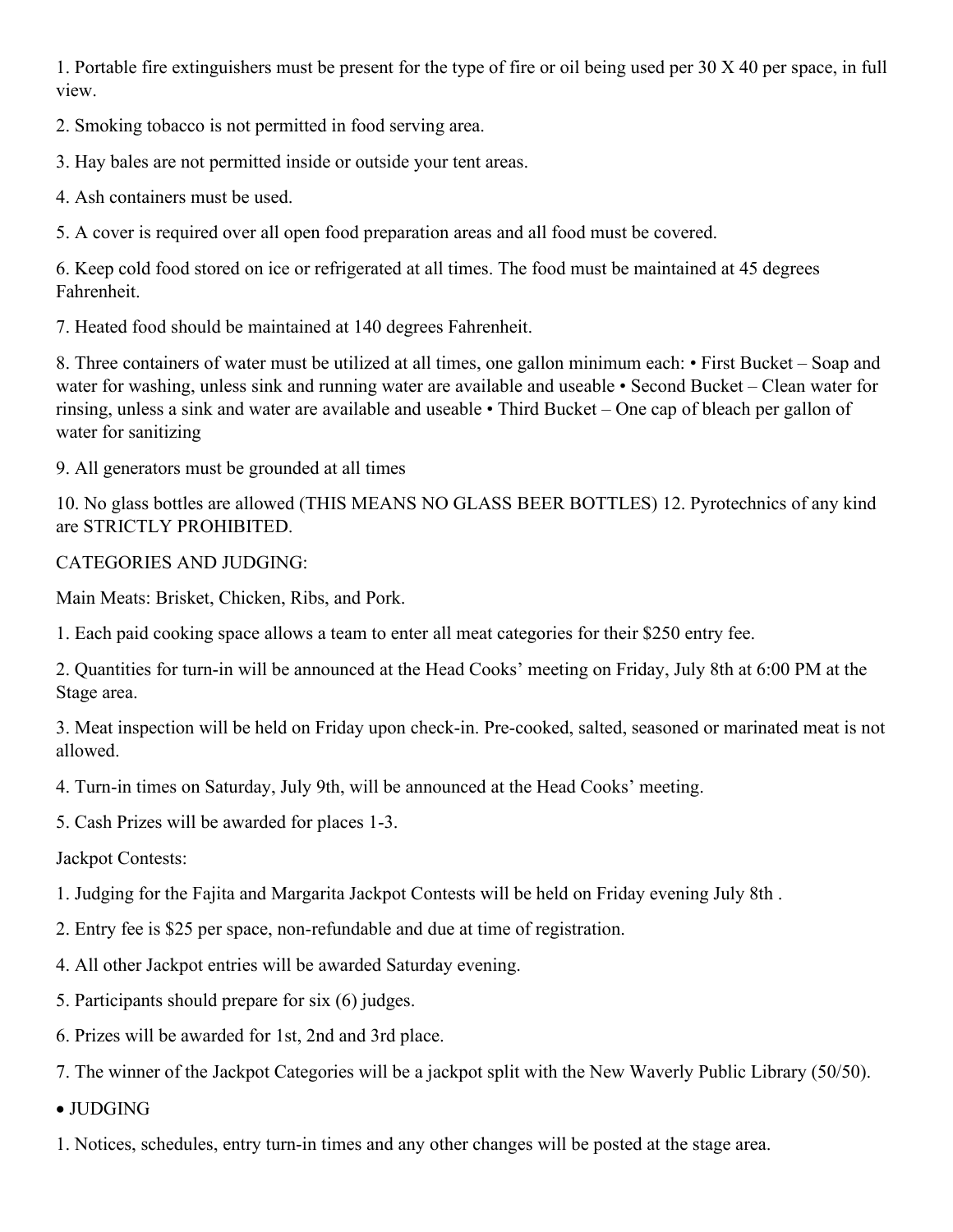2. Awards for 1st, 2nd & 3rd will be given in all categories.

3. Chief Cooks' meeting: 6:00p.m. Friday of the cook-off weekend. The meeting will NOT start until all vehicles are removed from the cook-off area. Containers for all entries will be passed out to cooks at check-in. It is the responsibility of teams to verify they have received the appropriate containers at check-in. NO EXTRA CONTAINERS WILL BE HANDED OUT WITHOUT EXCHANGE FOR ANY REASON.

4. No garnish, sauce, or foil will be permitted in the container when turned in for judging. If found in the container, entry will be disqualified without notification.

5. All items must be cooked on-site from "scratch" utilizing raw meat (beef, poultry, seafood, pork, etc.). No cooking will be permitted in motor homes, etc. Team members are to prepare and cook their items in a sanitary manner as possible. These conditions will be subject to periodic inspection by the members of the cook-off committee. Unsanitary conditions by any team will be considered a cause for disqualification.

6. Fire must be of wood or wood substance. No electric or gas cooking will be allowed.

7. Turn-in time will be within 15 minutes of judging. It is the contestant's responsibility to have the entries delivered to the respective judging area in a timely manner.

8. Cookers are required to have a cookers wristband on to get to and from the cook-off area and judging area.

9. All measures will be taken to ensure that judges will not know which entry is being judged at any given time.

Thank you for your interest in the 2022 New Waverly Public Library Cook-Off. We look forward to a great event.

Now that you have read the rules completely, please fill out the next sheet two sheets: 1. RELEASE OF LIABILITY 2. RULES ACKNOWLEDGEMENT Please email it to nwplbbqcookoff@gmail.com. Your space(s) WILL NOT be reserved until at which time we receive the above two forms filled out and signed by the head cook.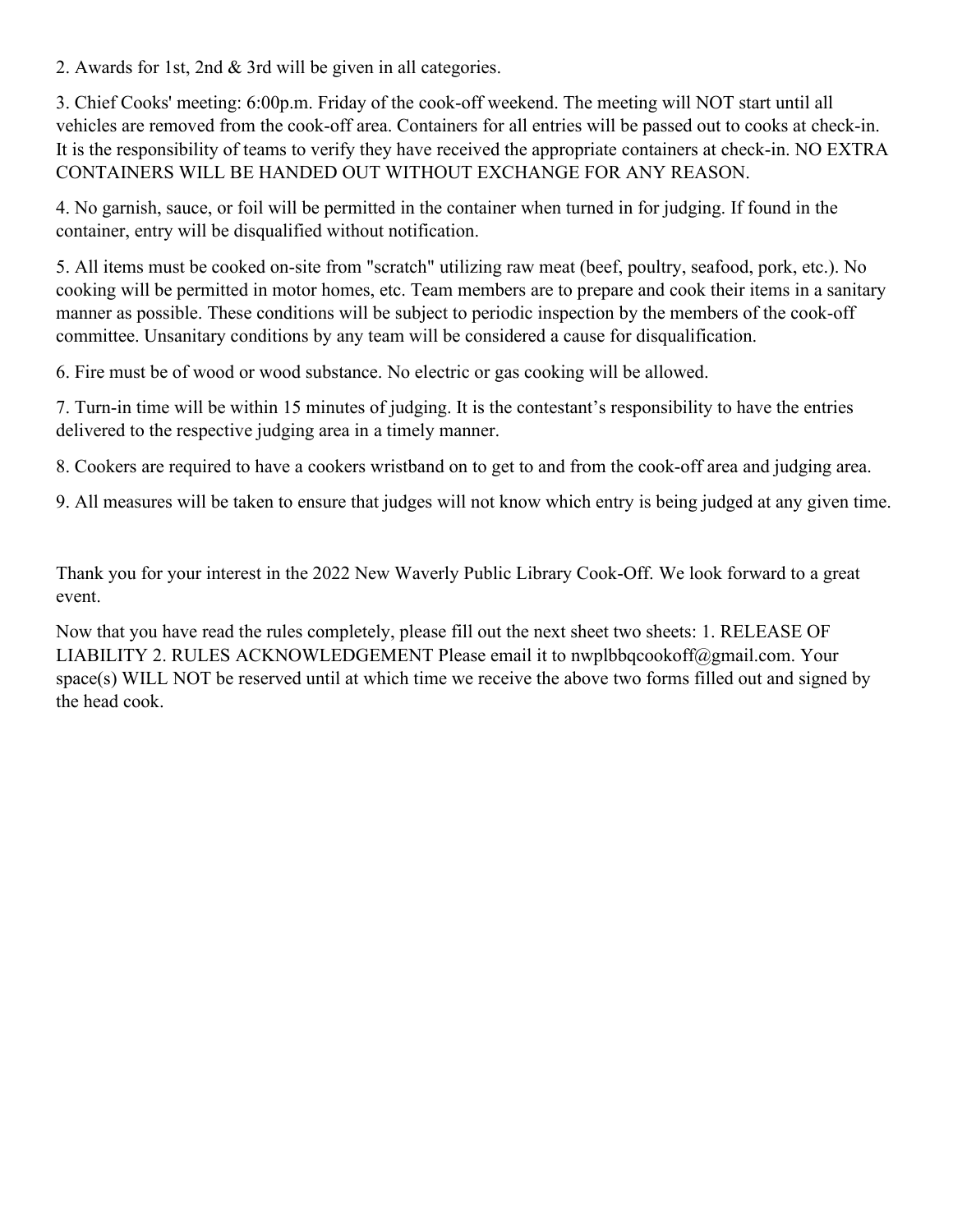#### 2022 EXHIBITOR/PARTICIPANT NEW WAVERLY PUBLIC LIBRARY BBQ COOK-OFF RELEASE OF LIABILITY AND INDEMNITY AGREEMENT

In consideration, the receipt and sufficiency of which is hereby acknowledged, for being allowed entry into and participation in activities (the "Activities") associated with the New Waverly Public Library Cook-Off, the undersigned hereby enters into this RELEASE OF LIABILITY AND INDEMNITY AGREEMENT (this "Agreement") as of the date set forth below.

1. ACKNOWLEDGMENT OF RISKS: The undersigned recognizes and understands that there are risks associated with their participation in the Activities including, but not limited to, bodily injury or death to persons and damage to property. The undersigned further acknowledges and understands that they will be held liable and responsible for any and all damage to persons, livestock, vehicles, property and/or improvements to property that is caused by them and/or any persons (including, but not limited to, minors) under their care and control, and that arise out of, or are related to, the undersigned's entry into and participation in the Activities.

2. APPLICABILITY AND SCOPE OF RELEASES AND INDEMNITIES: For purposes of this Agreement, "Claims" shall mean any past, present and future claims, losses, costs, expenses, liabilities, demands, or causes of action, and costs of defense or settlement (including, without limitation, attorneys' fees and court costs) associated with or relating to or arising out of the Activities. The releases, waivers, and indemnities contained in this Agreement expressly shall apply regardless of whether the Claims to be released, waived, or indemnified against arise, or are alleged to arise, from (i) NEGLIGENCE (WHETHER SOLE, JOINT OR CONCURRENT), GROSS NEGLIGENCE, NEGLIGENCE PER SE, and/or STRICT LIABILITY, of the New Waverly Public Library Cook-Off Committee or its present and former officers, directors, members, subsidiaries, affiliates, employees, volunteers, staff, and/or agents and any other person, firm, or corporation bound to defend or pay judgments against them (the "Released Parties"); (ii) personal injury, death or property damage; (iii) acts under the Texas Deceptive Trade Practices Act ("DTPA"); (iv) acts of any other persons or guests; (v) theft, burglary, assault, or other crimes; (vi) fire, water, wind, rain and/or smoke and/or (vii) any other risks and hazards associated with the undersigned's entry into and participation in the Activities, including, but not limited to, the general conditions at the Activities, animals both wild and domestic that may be diseased and/or potentially dangerous, persons with firearms both on and off the premises used in connection with the Activities, and the driving or riding in any vehicles, whether belonging to Released Parties or to other persons.

3. RELEASE FROM LIABILITY: The undersigned hereby RELEASES, ACQUITS AND FOREVER DISCHARGES, and WAIVES any and all Claims against any of the Released Parties that arise from or relate to their entry and participation in the Activities—including, but not limited to, the types of claims enumerated in Paragraph 2—and agrees not to sue any of the Released Parties for such Claims. Without limiting the foregoing, the undersigned agrees that the Released Parties shall not be liable to them, their family, or their guests, for personal injury, property damage, or any other Claims arising from or related to the undersigned's entry into and participation in the Activities.

4. AGREEMENT TO INDEMNIFY AND HOLD HARMLESS: The undersigned agrees to INDEMNIFY and HOLD HARMLESS the Released Parties against any and all Claims arising from or related to the undersigned's entry and participation in the Activities—including, but not limited to, the types of Claims enumerated in Paragraph 2. In addition, and without limiting the foregoing, the undersigned agrees to INDEMNIFY the Released Parties for any Claims for injuries to any minors under their care and control and/or his or her parent/guardian, and for any Claims asserted by, through or under the undersigned, arising from or related to the undersigned's entry into and participation in the Activities—including, but not limited to, the types of Claims enumerated in Paragraph 2. As used herein, "INDEMNIFY" means to agree to assume the Released Parties' liability in a situation, thereby relieving them of responsibility, and/or reimbursing the Released Party for Claims asserted against them.

5. PHOTOGRAPH/INTERVIEW RELEASE AND INDEMNITY AGREEMENT: The undersigned GRANTS PERMISSION to be PHOTOGRAPHED or INTERVIEWED in connection with the Activities. The undersigned understands that any such photograph or interview may be used by the Released Parties or television, film, video, visual, graphic or printed media. The undersigned agrees to RELEASE and INDEMNIFY the Released Parties with respect to any Claims related to the usage of such photographs or interviews by the Released Parties or any media —including, but not limited to, the types of Claims enumerated in Paragraph 2.